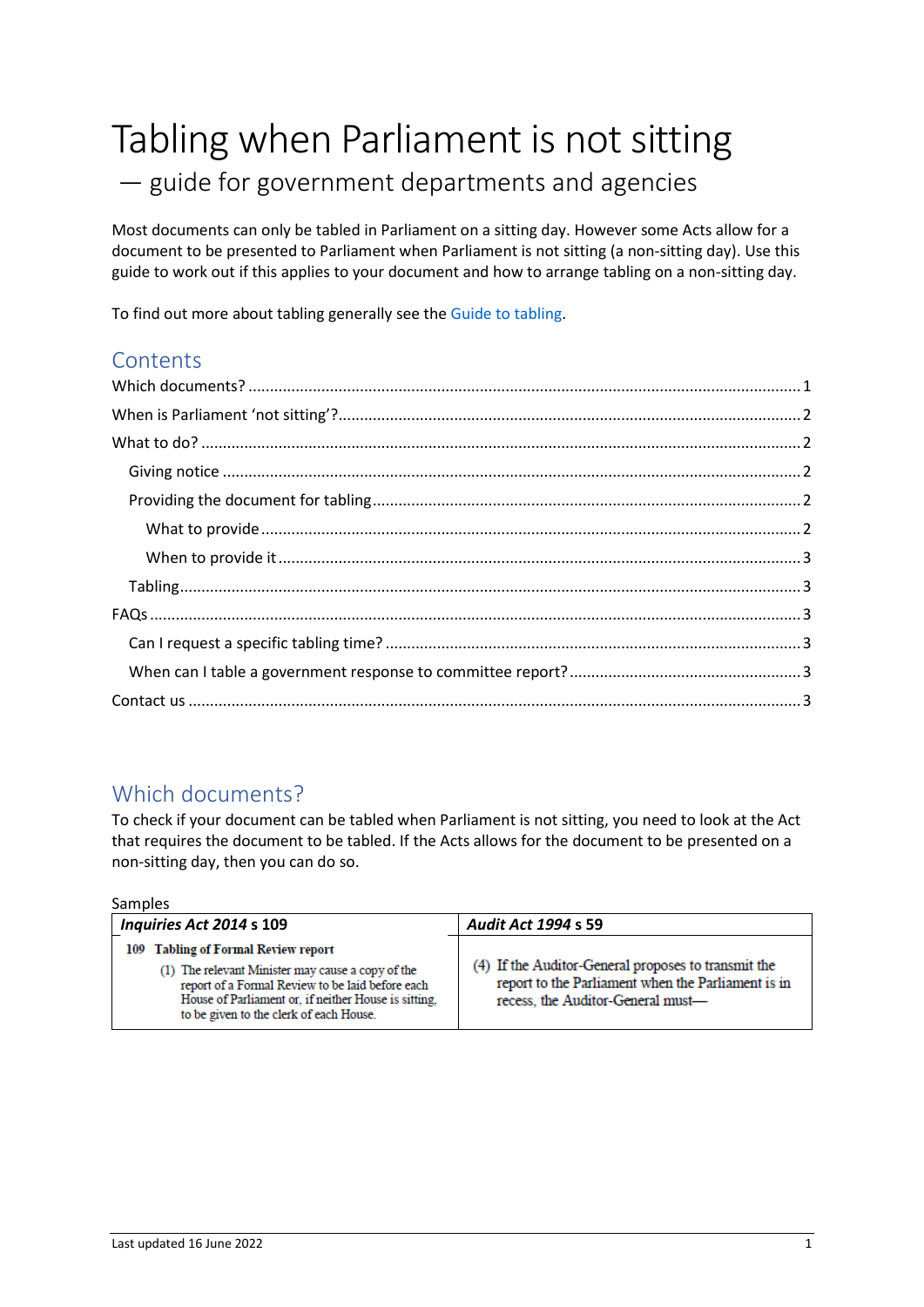## <span id="page-1-0"></span>When is Parliament 'not sitting'?

Usually this means a day on which both Houses are not sitting. But check your Act. It may have a different definition. 1

You can find the planned sitting days on our website: [parliament.vic.gov.au.](https://new.parliament.vic.gov.au/globalassets/sections-shared/parliamentary-activity/2022_sitting_dates_a4_calendar-2.pdf) Remember that the sitting days can change at late notice. You can only table using non-sitting day provisions if Parliament is not meeting that day.

## <span id="page-1-1"></span>What to do?

#### <span id="page-1-2"></span>Giving notice

Some Acts require you to give notice of your intention to table a document when Parliament is not sitting. If your Act includes this requirement, you must write to the clerks giving notice.

Most Acts require one day's notice. That means one clear business day. For example, if a document is to be tabled on Friday, you must give notice on Wednesday.

The notice letter should:

- state that you are giving notice of the intention to table a document when Parliament is not sitting
- name the document
- name the Act/section it is being tabled under
- state which day the document will be tabled
- be signed by the minister/agency head (as appropriate) or someone who can sign on their behalf.

Address your letter to the clerks:

| Ms Bridget Noonan                 |
|-----------------------------------|
| Clerk of the Legislative Assembly |
| <b>Parliament House</b>           |
| <b>Spring Street</b>              |
| East Melbourne Vic 3002           |
|                                   |

You can send 1 letter addressed to both clerks jointly.

Email it t[o tabling@parliament.vic.gov.au.](mailto:tabling@parliament.vic.gov.au)

#### <span id="page-1-3"></span>Providing the document for tabling

#### <span id="page-1-4"></span>What to provide

To table the document, you need to provide us with:

- a tabling letter
- pdf copy of your document
- hard copies (if required).

For more information these requirements, see th[e Guide to tabling.](https://new.parliament.vic.gov.au/globalassets/sections-shared/parliamentary-activity/guides-for-departments/guide-to-tabling.pdf)

 $<sup>1</sup>$  For example an Act may only allow a tabling on a non-sitting day if each House is adjourned to a day and hour</sup> to be fixed by the Presiding Officer or if Parliament is not sitting within a certain number of days of the document being adopted.